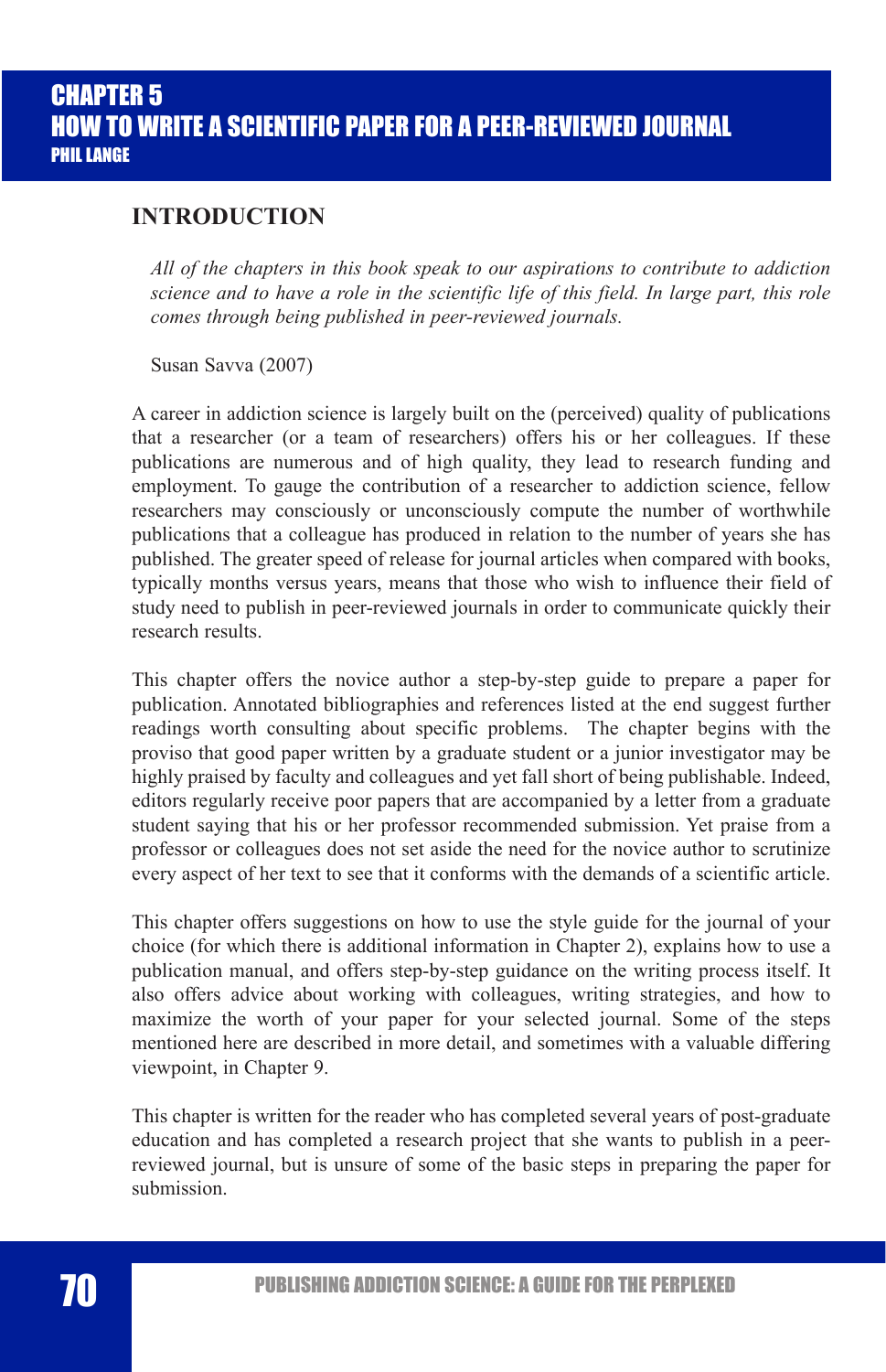This chapter is also appropriate for the reader who is already proficient in another field of science but wants to add papers in addiction science to her list of publications. For this scientist we advise caution: terms with everyday meanings may have different meanings for addiction scientists. For example, the word *recovery* connotes in the popular press and in everyday life that someone has undergone a course of clinical treatment, or perhaps an affiliation with Alcoholics Anonymous. But in addiction science, *recovery* means achieving precise behavioural goals or a given score on a measure and by a given point in time. There are enough such special concepts built around everyday language that the converting scientist is advised to gather a group of colleagues to advise her research from the beginning.

We assume here that the reader is already competent in all areas of writing a scientific paper. This chapter aims to fine tune competence in writing, not to teach the basics of science. At the other end of the continuum, a researcher whose papers are already often accepted in the journals of her choice will likely find little of interest here. Authors from developing or non-English speaking countries may wish first to read Chapter 3, which explores some of the special challenges encountered by researchers from developing and/or non-English speaking countries.

A successful publishing career means writing for a highly specific scientific audience and it takes most authors years to discover how to do this in a way that results in a high percentage of accepted papers. An early decision is whether to work alone or with colleagues. To acquire these skills you can work alone, in isolation from colleagues, and hope to learn from rejection letters and from harsh peer reviews. Or, you can build an informal team of fellow scientists who are both critical and supportive and who will read and comment on your papers. This is often a quicker, more efficient, and more stimulating path. If you are new to a centre or department and you want to sort out quickly who will be supportive of your aims versus who may be less than helpful (i.e., those who have reputations for being always harshly critical, for promising and then failing to read and critique papers), ask people you trust this question: "If you were writing on my topic of whom would you trust to critique in a helpful way?" A novice author can learn much from established authors by passing them drafts for their assessment and their recommendations for getting published.

Writing a scientific paper for a peer-reviewed journal can be as creative an act as writing the great Suomi novel, but less constrained than composing iambic pentameters. Some people write beautifully and effortlessly while others feel like they are sweating out each word. But over time authors with both writing styles make successful contributions to science.

This chapter presents one way to write such a paper; it is not the only way, of course, but it does offer the advantage of a clear step-by-step method that helps you to plan ahead. If you follow these steps, you will finish with a paper worth submitting to the journal of your choice. At the end of this chapter we also present an annotated bibliography describing other approaches to preparing scientific papers for peer review.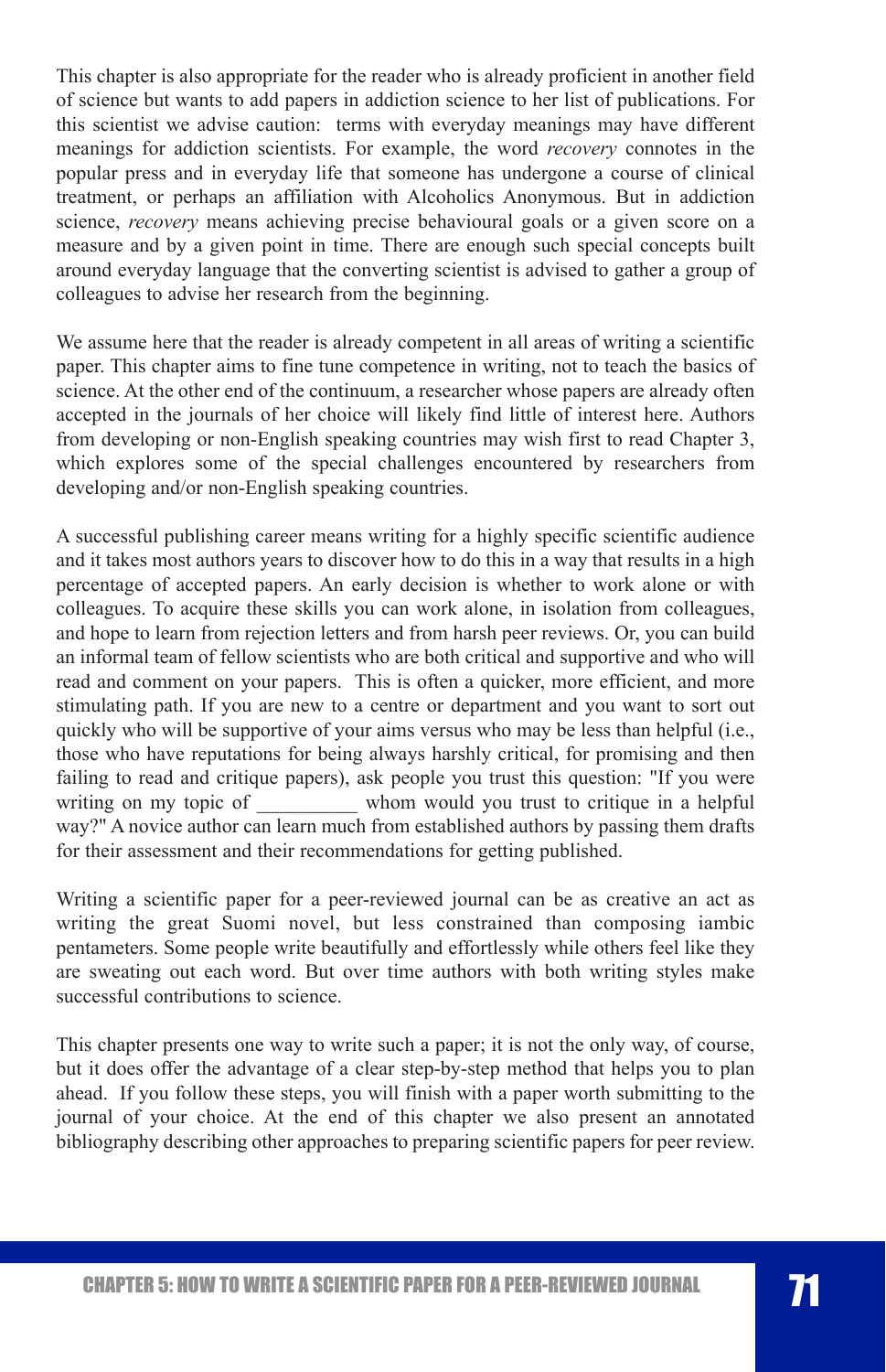Being methodical, let's start with a checklist and begin with all of these items handy within arm's reach.

## **CHECK THE STYLE GUIDE FOR YOUR JOURNAL OF CHOICE**

Each journal has its own specific style configuration and to be accepted by a journal you must write to *its* requirements, not those of another style format and not to your own personal preferences. To do this, have all information on all of the parameters required for the one journal that you have (initially) chosen (see Chapter 2 for more information). Many journals offer a one-page style guide. But even the minimal style guides for undergraduate papers typically run to many pages, so clearly a lot will have been left out of a one-page summary. Contemplate that the *Publication Manual of the American Psychological Association* (APA, 2002, pp. 3-76) has seventy-three pages on style alone. Much can be said for simply sitting down and reading these seventy-three pages for a quick and complete overview of essential topics that are left out of most brief style guides. Read these APA paragraphs and you will emerge an enlightened initiate knowing what topics to be sensitive to even if you must use a different style guide than this manual.

Alongside the official parameters given by your journal of choice, you may also have calculated or astutely teased out other style parameters that will affect your paper, such as the preferred length of the paper and its abstract; gender-neutral or other styles of preferred language; the maximum number, length, and style of footnotes or endnotes; and the maximum size of tables.

A brief warning about tables and figures: journals may not specify the size limits on tables and figures yet these have a huge effect on what information you can include in them and how you organize your writing. Beginning researchers have a tendency to send wider, longer, and less interesting tables than seasoned researchers. To create tables that will fit the page in those cases where the journal gives no guidance, (a) estimate the typeface in the table when compared to the textual typeface, and (b) build model "trial" tables (one row, the number of columns needed, longest possible data lines per table cell) that fit the page like tables in the journal and within the journal's required page margins. Then build your tables. This alone may save you from immediate rejection or the work of rewriting the text and reorganizing the table. If you have tables that require more than one page, check the journal to see if it publishes tables of that size or check with the editor. Editors have horror stories of good papers that arrive with huge tables that could never fit on a page. (The tricks authors use to accomplish this include tiny typefaces, margins of less than a centimetre, formatting rows that run off of the edge of the page, and carrying on for several pages with landscape orientation with a journal that does not accept that format. Don't consider any of these as you will only infuriate the editor.)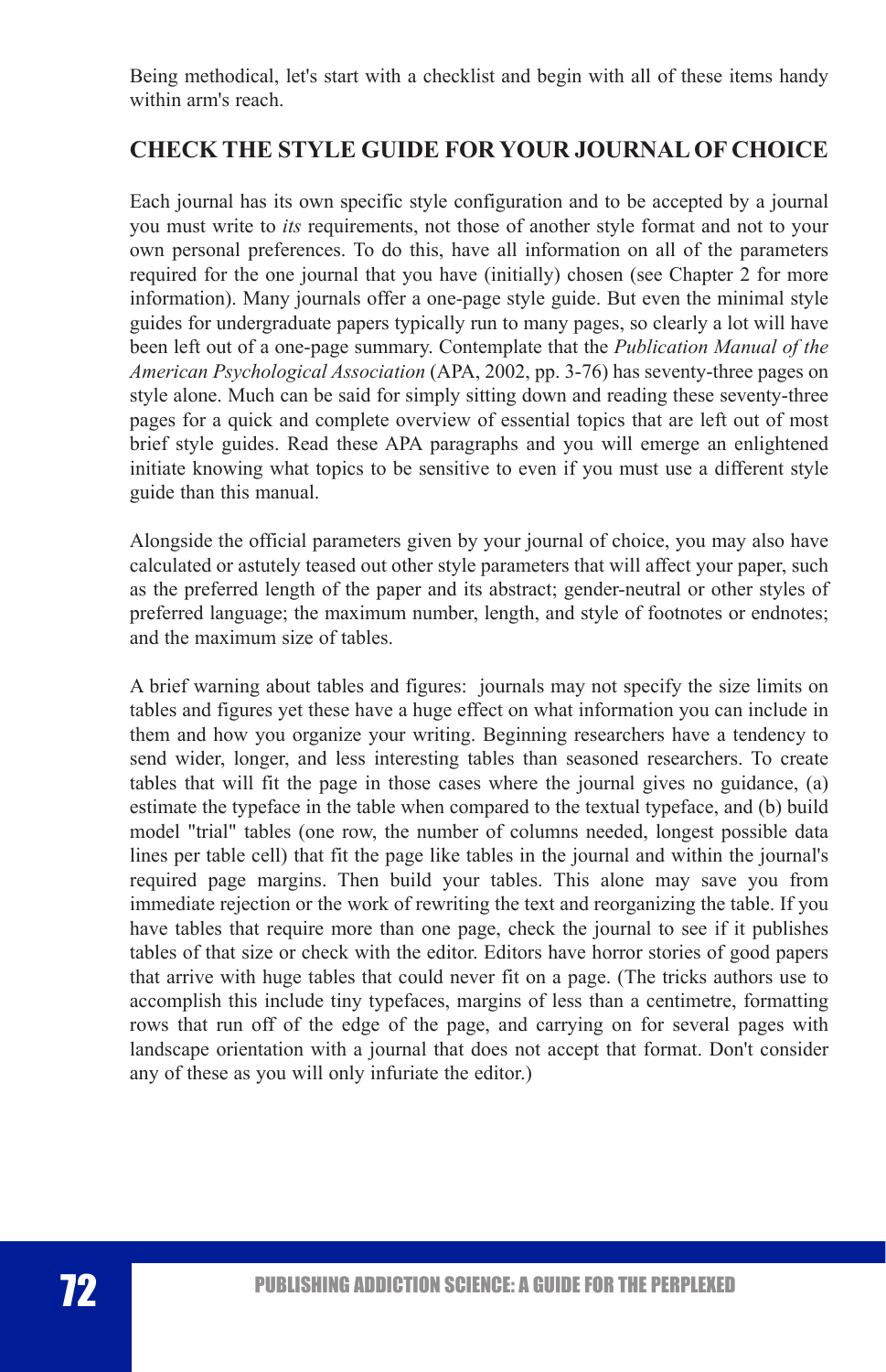Check the style guide for requirements governing the presentation of figures and make sure that they fit within the journal's page parameters and technical requirements. There is a danger in looking to old copies of a journal to assess table and figure design. Find a current copy for up-to-date formatting. If you cannot get a current copy on-line or at a university library, write to the editor explaining the situation and the editor --- surely pleased at your concern --- will likely send a sample copy. Figures are often easily sized by click-and-drag formatting to fit a given space within the correct margins.

#### **Box 5.1** THE IMPORTANCE OF JOURNAL GUIDELINES

Editors agree that far too many authors ignore the crucial step of reading and following the journal's submission guidelines. Ask yourself, "Am I 100% confident that I've followed every one of even the smallest details in the journal's guidelines?" If your silent answer to yourself is "Hmmm, certainly yes, probably 90% or 95%," then your next step is to accept that this is not good enough: go back and fix those few items so that they are correct.

Read and follow the journal's instructions.

## **DO A THOROUGH LITERATURE REVIEW**

The literature review is a crucial portion of your paper. Many beginning researchers have problems with the scope and structure of the literature review. By studying examples of good literature reviews you can improve your understanding of current standards. Wikipedia offers an introduction to the basic points of literature reviews at http://en.wikipedia.org/wiki/Literature\_review. Kathy Teghtsoonian offers a useful didactic example explaining alternatives in a review of the literature on smoking at http://web.uvic.ca/spp/documents/litreview.pdf. An example of a thorough literature review paper that serves as a model for shorter reviews within a paper, with exemplary background, definitions of terms and variables, treatment conditions, and results, is this paper on quasi-compulsory drug treatment in Germany by Wolfgang Heckmann, Viktoria Kerschl, and Elfriede Steffan published by the European Institute of Social Sciences at the University of Kent: http://tiny.cc/KNeKC. (But avoid the one-sentence paragraphs frequent in this otherwise fine review; most editors and reviewers hate them and complain about even one or two.) Cochrane Group reviews also deserve your attention. Not only may a review from the Cochrane Group spark improvements in your research, but reading a collection of reviews can also help you to develop a model for your work. See http://www.health.qld.gov.au/phs/documents/cphun/32103.pdf.

Peer reviewers will be much more familiar with the literature than you are, and so your literature review needs to read as informed and critical, not naïve and accepting of all that is cited.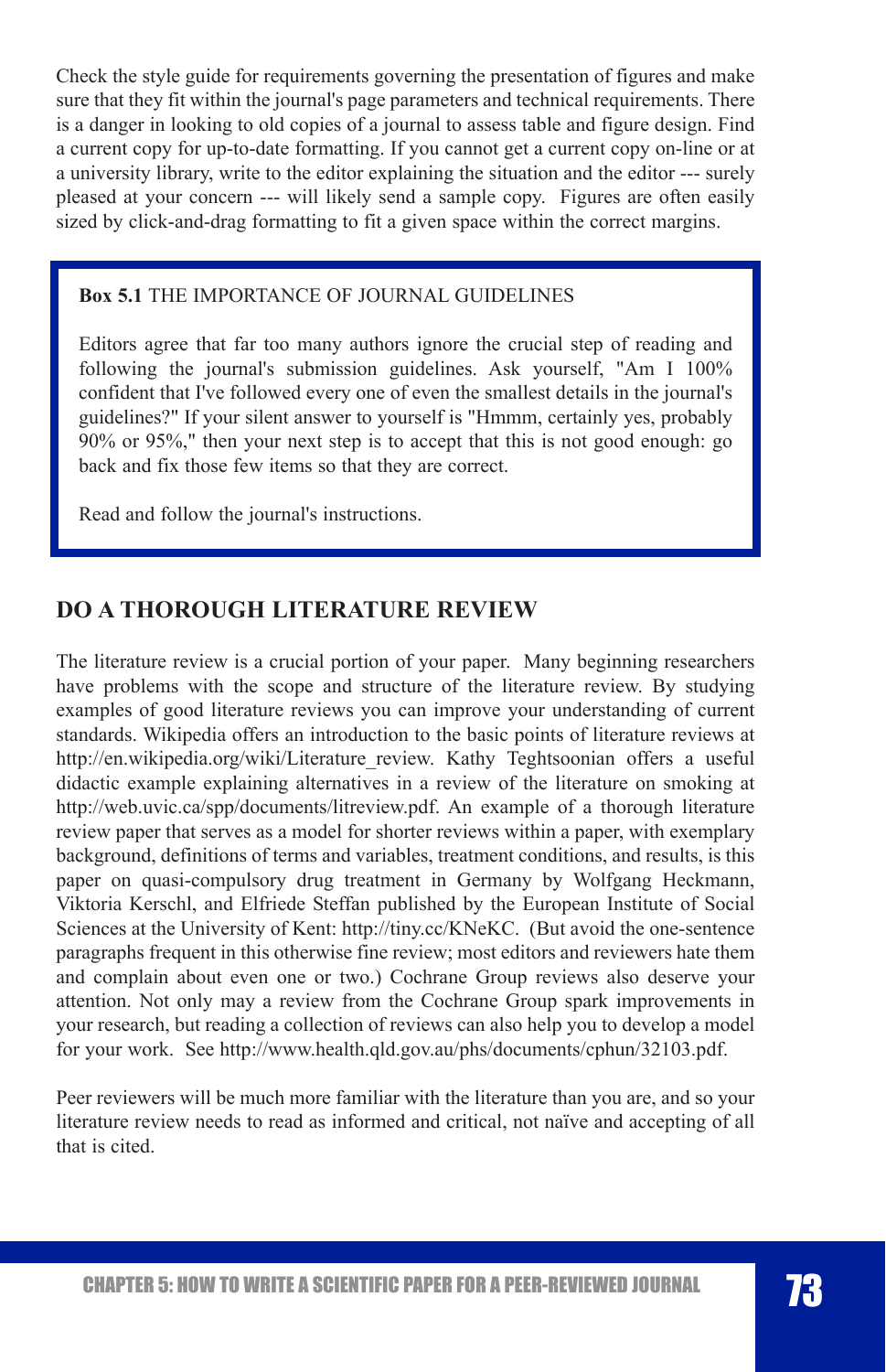One way to improve your literature review is with a step-by-step approach. Have these materials handy:

- All of the relevant literature needed to establish the theory and/or hypothesis that you will examine. (It will help to outline your paper and to see what background or literature reviews you need for each section.)
- All relevant literature for each of the measures that you have used (the initial paper describing each measure, crucial papers describing challenges, alterations, refinements, including statistics on validity, reliability, and all other relevant attributes).
- All of the data needed for your Methods, Procedures, and Results sections. A good way to assess if you need more literature for a given section is to ask yourself, "If I were challenged to support why I chose this [measure, method, statistic], what literature supports my choice?"

If you are writing about qualitative research (QR) for a journal that publishes little of your specialty, be sure to have the latest work on rigor in QR and link it solidly to your work, for the probability is high for a rough ride from reviewers who know little about QR and may be more biased than they realize. ("I have seen a few good qualitative papers; but very few," they tell me.) Also, please read Chapter 6, which explains how to write about qualitative research.

# **WRITING STEP #1**

Contact your chosen journal with a draft title and abstract, ask if your paper is of interest and relevant to the journal's mandate, and ask any awkward questions (…flexibility on paper length? average time for peer review time?). Now is the time to learn if your paper is acceptable to this journal, not after you have spent days writing a paper to a specific format when that journal is unlikely to accept it. If the answer is favourable, you are ready to start writing. If the response is unfavourable, look for another journal. Alternatively, you might consider asking knowledgeable colleagues what journal(s) they feel are the best choice(s) for your paper.

## **WRITING STEP #2**

Now settle down to write for colleagues and your posterity your unique contribution to addiction science. Here are a few specific guidelines for each section of your paper:

**Title:** You should know the overall writing style of your chosen journal well enough to know intuitively what is a suitable title for your paper. If in doubt, (a) read the 'Table of contents' of several issues to get a feel for their style of titles, and (b) make up a couple of possible titles and ask for reactions from colleagues who know this journal well.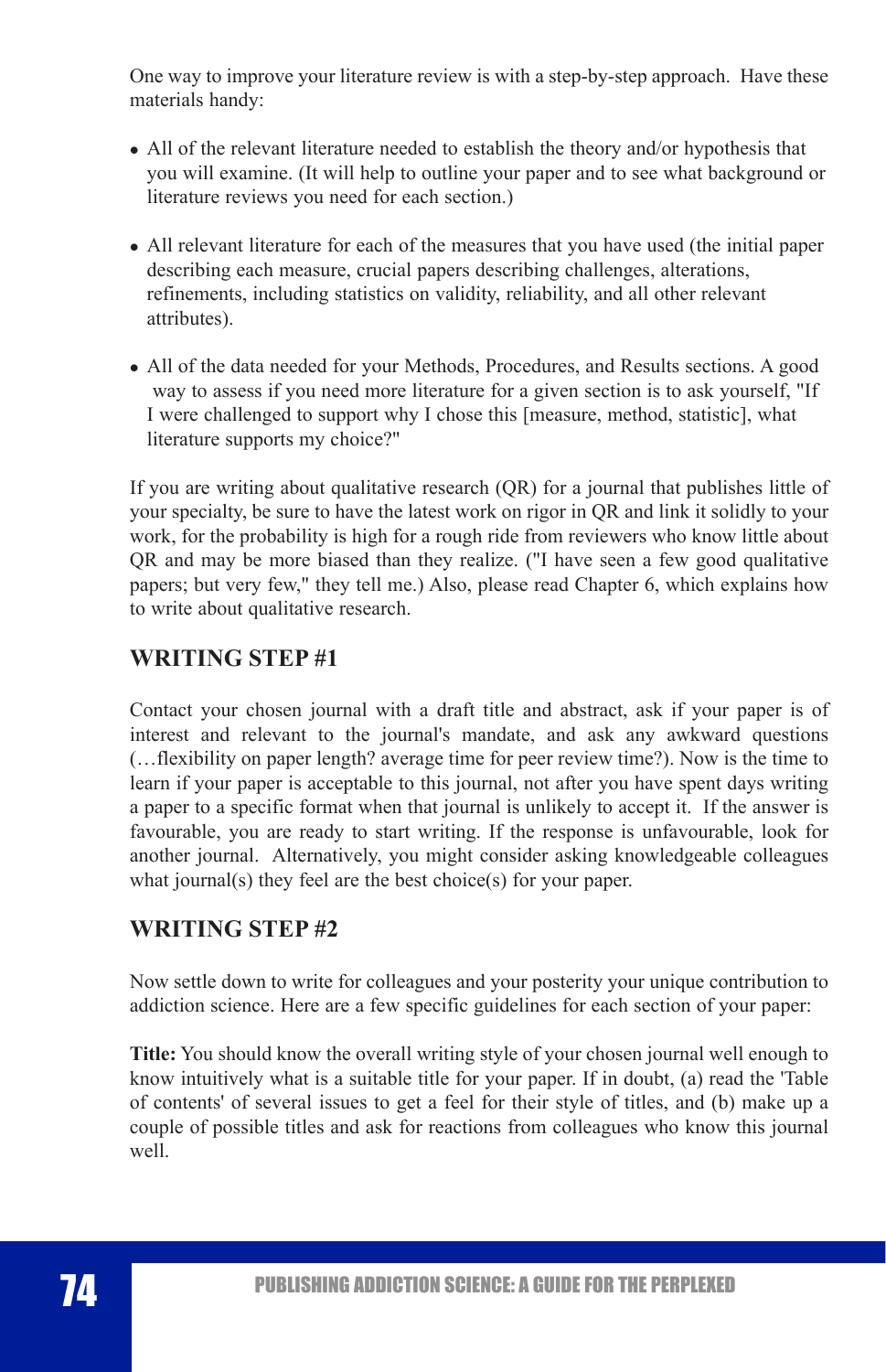**Mistakes to avoid:** Trendy and cute titles soon look trivial and dated. An editor may allow such a title (especially if rushed), but years from now it will look embarrassing in your CV as reviewers read it to evaluate if you deserve research funding.

### **Box 5.2** THE IMPORTANCE OF ORIGINALITY

A frequent mistake made by beginning researchers is to not make clear to the editor and reader what is the *original* contribution of a paper. It is easy to forget that scientific journals exist mainly to publish original knowledge. Describe the originality of your research analyses in your initial letter to the editor to see if she is interested in your paper, so that if it later appears on her desk she will remember it for the innovative understanding that it offers. For the reader's benefit, your original contribution(s) should be clear from the Title (if possible), mentioned in the Abstract, and described in the Introduction and in the Discussion (and/or Conclusion).

**Abstract:** The abstract summarizes how you carried out your research and what you learned. Even if you don't use the structured abstract (Objective, Methods (or) Design, Sample, Results, and Conclusion) it can serve as a guide to a succinct unstructured abstract. As an example of structured abstracts, the *British Medical Journal* requires structured abstracts within a sound framework: objectives, design, setting, participants, interventions, main outcome measures, results, and conclusions.

**Mistakes to avoid:** Don't go beyond what is established in your paper: offer no nonsignificant results, no speculation. Don't use telegraphic style (i.e., omitting articles and other parts of speech to achieve brevity) unless allowed by the journal. Don't go over the abstract size limit set by the journal.

**Introduction:** A good introduction tells the reader why the paper is important in terms of the problems to be investigated, the context for the research question, what place this research question has in understanding addictions, and what is original about the endeavour.

**Mistakes to avoid:** Don't simply describe the substance or behaviour under study. Authors who see this as sufficient too often feel that the problem substance or behaviour itself implies what research is needed. This is almost never true. At no point should the volume of loosely related information make the reader feel lost and wonder, "Why is all of this information here?" Avoid archaic arguments that have been resolved or that are not pertinent to your paper, even though you may have spent months researching these and you have a fascinating solution to the debate. Avoid formulaic first lines; a sentence like "Access to legalized gambling has increased greatly in the last two decades" begins at least one third of papers on gambling. An occupational hazard of editing is to receive by the dozens papers with opening lines such as "Alcoholism (or drug dependence, or tobacco use) is a significant public health problem." The editor's eyes glaze.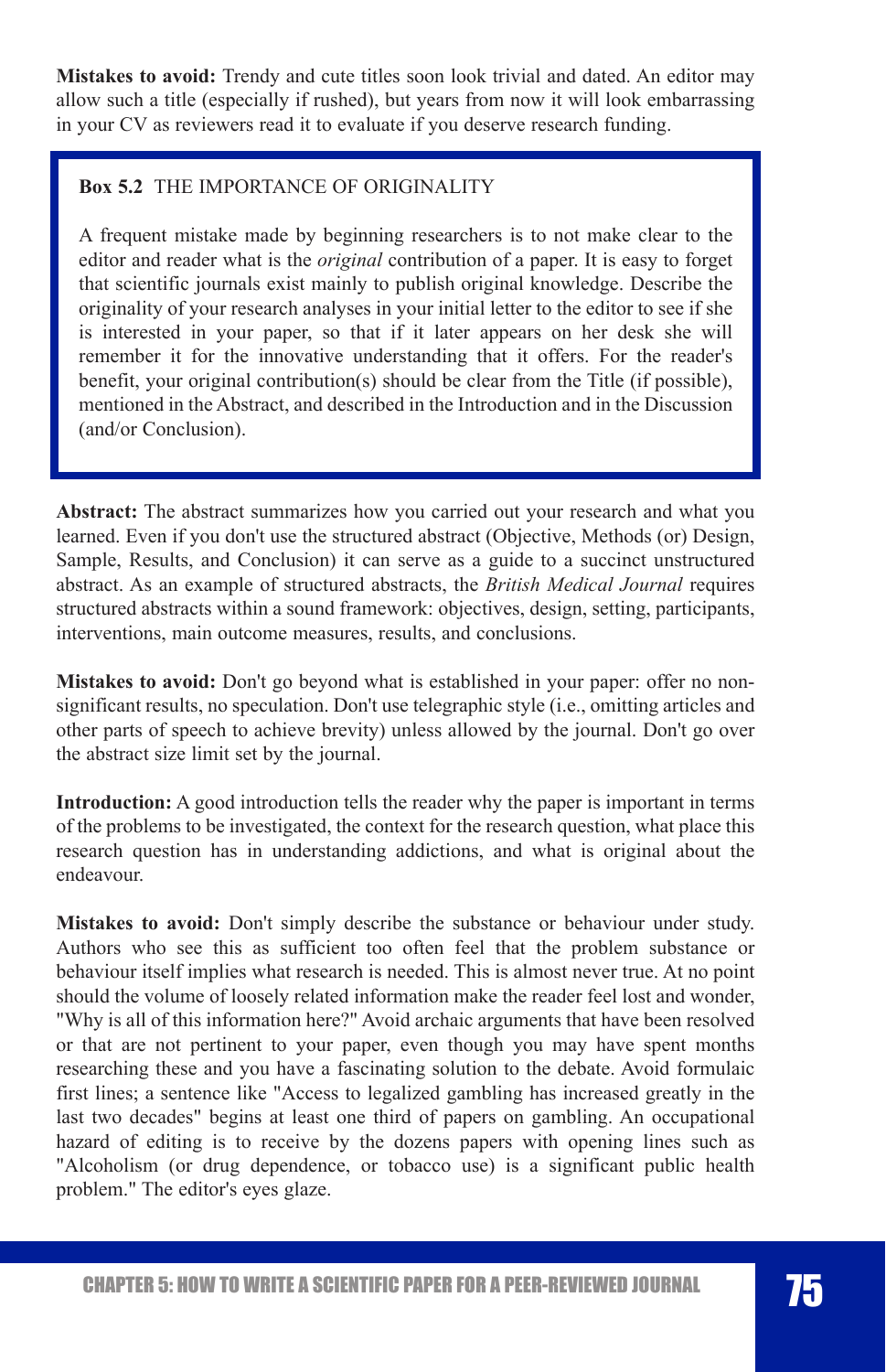**Literature review:** The literature section of a dissertation is an entire chapter. For a paper it should briefly summarize only the most important references that lead directly to understanding the importance of this paper in addressing crucial questions in the addictions and this specific research process. For detailed guidance on which papers to cite, check in this volume Chapter 7, "Use and Abuse of Citations." When completed, compare your draft with the literature reviews in your journal of choice.

**Mistakes to avoid:** If several authors have been involved in writing the literature review then it is likely too long and detailed, for each author adds what she knows are essential works.

**Method:** After a reader has gone through this section she should know the research methods in such detail that she could replicate the study in full with another sample. One way to check the completeness of this section is to have a colleague read it and ask her to verify if she could carry out this research project wholly from the Methods section. If there are previously released papers using the same methods (whether yours or others, and especially if described in more detail) then you should cite these. This may allow you to shorten the Method section.

**Mistakes to avoid:** If some aspect of your methods is suboptimal it is better to mention it here with the comment "see the Limitations section" and then be straightforward in the limitations section. Don't try to hide or disguise poor methods; reviewers will pounce on them. If your research involves randomized control trials, editors may refer you to the Consort Statement promoting high standards and uniform methods: http://www.consort-statement.org/

**Results:** Here you describe the outcome(s) from your research. Double-check that each novel finding to be discussed has already been reported here.

**Mistakes to avoid:** This section especially lends itself either to over-writing (excessive detail beyond what is needed for analysis, excessive weight given to non-significant results) or to under-writing (cursory attention to important aspects and variables). A mistake to avoid here is opening the Results section with a description of the sample and the analyses that are more relevant to the Methods, such as the validity of your measures. Start your results section with the main findings. Beginning researchers often take up too much of their paper with non-significant results; be ready to drop a result which colleagues or reviewers suggest is unimportant, even though it seems like a wondrous and magical thing to you.

**Discussion and or Conclusion(s):** Describe how your specific results fit into the world of addiction science. You may address issues raised in the literature review, you may address policy issues, or you may raise new questions that are either unaddressed or rarely addressed by others.

**Mistakes to avoid:** A little speculation is allowed, but limit it and ask your supportive colleagues what they think. Restrict your discussion of your future research plans to a line or two. Some authors like to end with the trite conclusion "More research is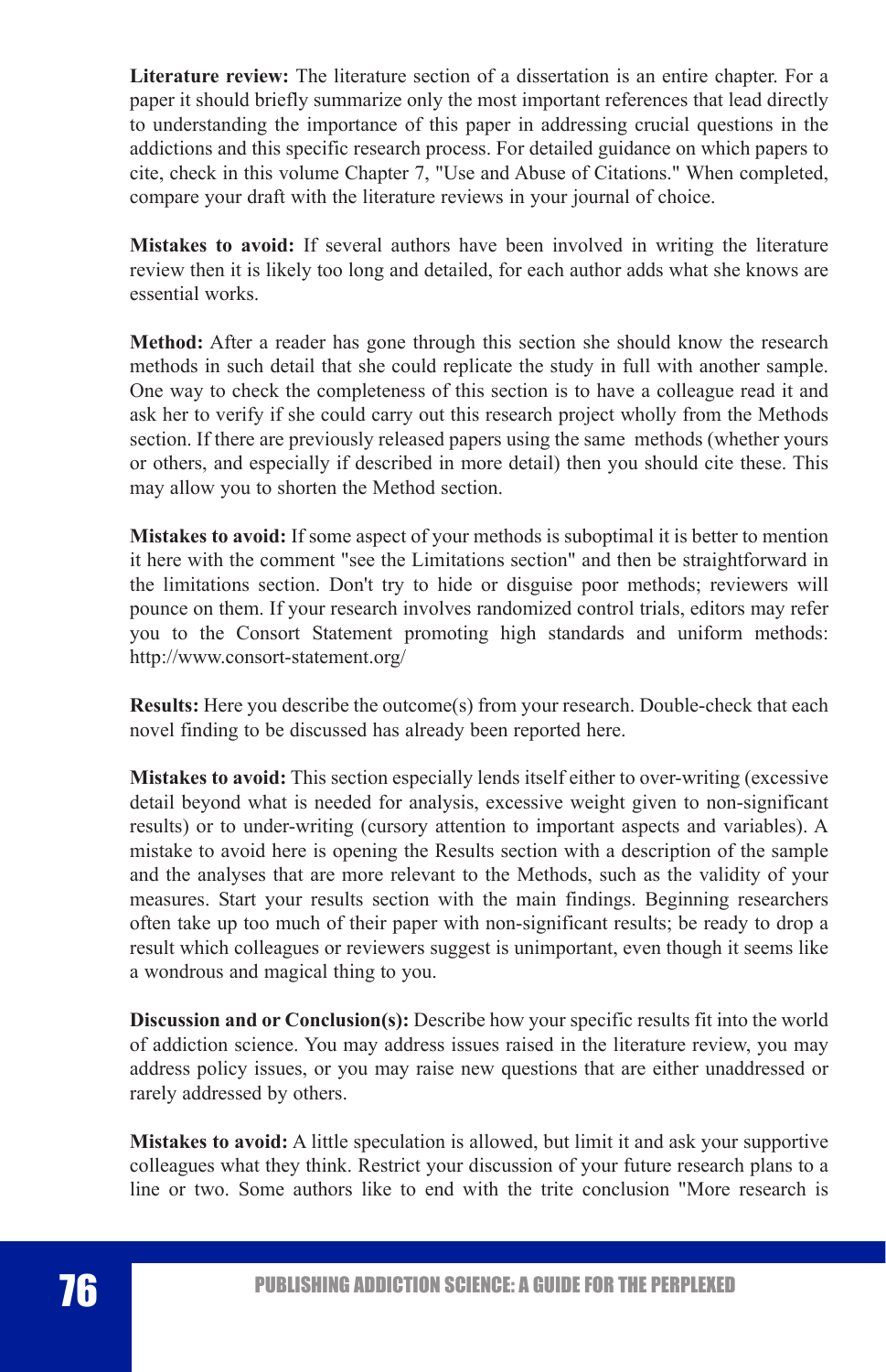needed." It always is. If you wish to write in this vein, be as specific and creative as possible in tracing what original work needs to be done and what interesting hypotheses it will test.

**Limitations:** Describe in brief detail the suboptimal aspects of your research. This new trend has come with demand for more transparency in research publishing. Junior authors are often afraid that being open about the limitations of their research will create prejudice against a paper. Nonsense. Senior researchers (i.e., editors and reviewers) will see flaws in your work that you will likely not see. Reviewers and the editor ask only that you acknowledge limitations. To do so is not a sign of weakness in you or your approach, but much to the contrary; it shows that you are on top of what are best practices, and you are a person who sees the need for better methods (as opposed to those who stumble along pleased with their inadequate work). In short, simple, and unapologetic language, describe the shortcomings that kept your work from being optimal. Some journals allow an author to note limitations throughout the text (i.e., not as a subheading towards the end of the paper); you may wish to check to see if your journal of choice allows or prefers this alternative.

**Mistakes to avoid:** Don't be ingratiating (i.e., don't apologize, don't promise to avoid these mistakes in the future, don't offer excuses), for this creates the impression of servility. You are not grovelling; you are only signalling to your peers that you know what is better practice in research.

**References:** It is easy to forget that the function of references is to allow any reader to retrace the evidence that you cite. Electronic sources that close down and unavailable conference papers and reports threaten this openness. You should be totally fluent in the minute details of proper reference style for your chosen journal. Too many errors tell the editor that an author has been careless and this suggests carelessness perhaps elsewhere, too.

**Mistakes to avoid:** Verify if translation of foreign language titles is required. If it is, translate foreign language titles even in the first version you send to the editor.

**Appendices:** If your journal of choice seems not to have published appendices, then check with the editor to see if they are allowed. Appendices represent an excellent solution to the problem of presenting background information (legislation, policy statements, questionnaires and measures, speeches, protocols) that is too long for the body of the paper. They are also easy for a reader to skip: a blessing. In e-publishing, some journals allow appendix materials such as video files, sound, and URL access that are difficult or impossible to include in print journals, as well as more traditional materials. NOTE: Such data may not have peer review status if not evaluated by the reviewers.

**Mistakes to avoid:** Omit appendices that you feel are relevant to the paper but that colleagues feel are not linked.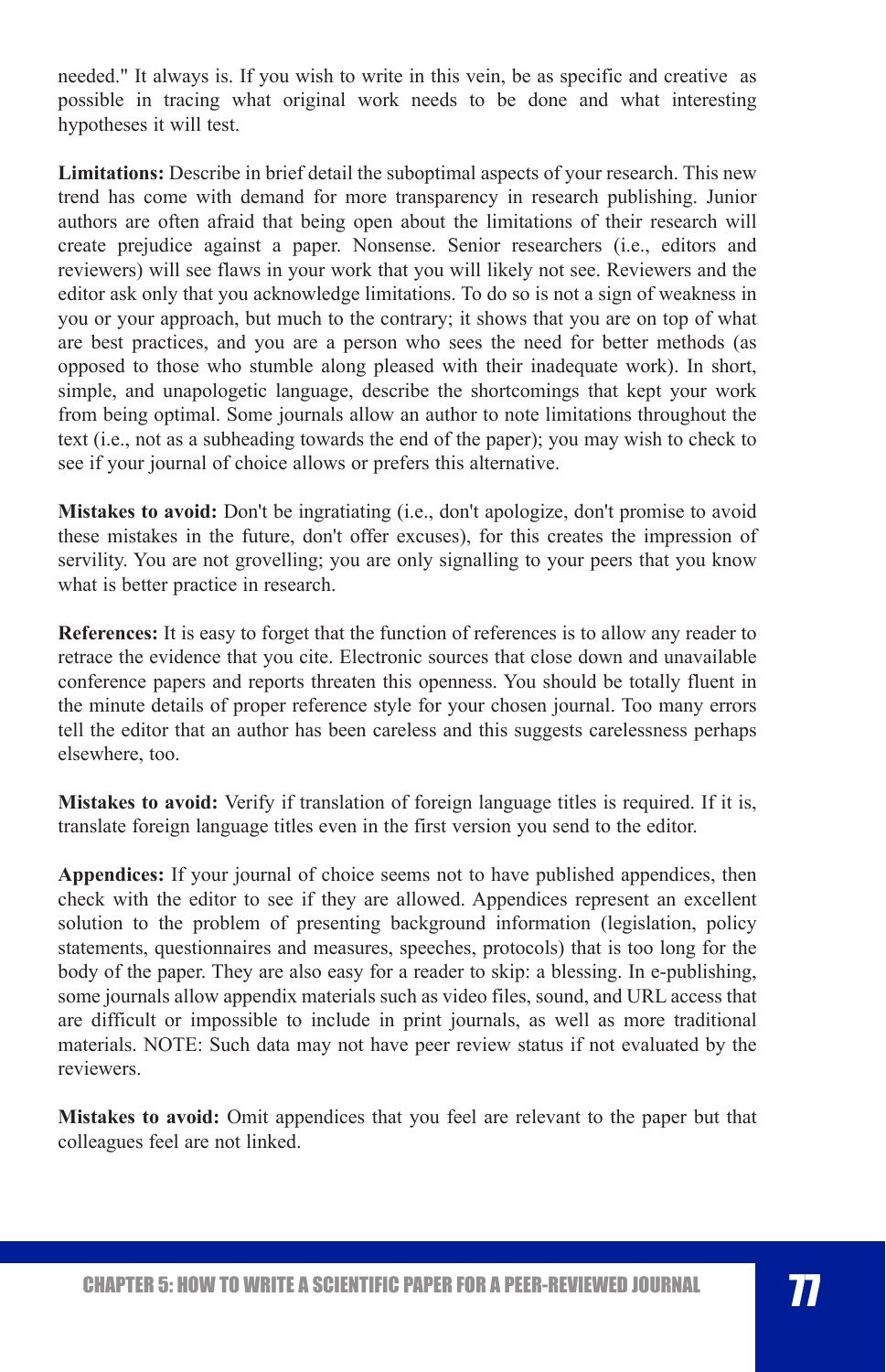## **WRITING STEP #3**

You have written this first version early enough to allow you to circulate it to several colleagues whom you can trust to read and offer prompt and fair critiques. Once you have their feedback, consider if their assessments warrant rewriting before submitting it to your chosen journal.

## **WRITING STEP #4**

Submit your paper to the editor. Bon voyage on this first step in becoming a contributor to the world of addiction science!

### **WRITING STEP #5**

Your paper has been accepted for review (whether minimal or extensive) and has come back with the reviewers' and the editor's comments. This would be a good time to consult Chapter 9, which describes referees' reports and how to respond to them. If you decide the referees' criticisms are too severe for you to answer, then write the editor and tell her so along with your precise reasons for not revising your paper. This accomplishes several good things to your benefit: (a) it labels you as someone who takes editing a journal seriously, who knows her goals, and doesn't let work slide, (b) it signals to the editor how serious the criticisms were and may lead her to discuss options with you, and (c) she will remember you as someone who didn't leave her hanging and wondering if that paper was ever coming back.

If you decide to revise your paper you have several choices. Authors should not see themselves as helpless in front of their reviewers. To reassure them of their rights, at our journal we offer this paste-in text sent to even experienced researchers so that they all know what their rights are in the face of reviewers' comments:

As we tell all authors, a reviewer's comments are not orders that have to be carried out. To the contrary, for each point that a reviewer has made an author has these three options:

- i) discuss/debate/refute a reviewer's comment(s), or
- ii) rewrite the text in response to a comment(s), or
- iii) a combination of these so that an author both discusses/debates/refutes a reviewer's comment(s) and rewrites to accommodate some comments by a reviewer. In many of the articles that you see in print, there are several points that are just as the author intended because she debated and defended her approach as written. As editor, I sometimes very much give the author the benefit of the doubt.

The last point in answering the reviewers' comments is practical, but often overlooked. Be crystal clear in accounting for how you responded to each point made by each reviewer. An efficient way to do this is to follow each reviewer's comment with an explanation of how you respond and to key this up in a contrasting and easily read colour (dark blue or dark green are good choices).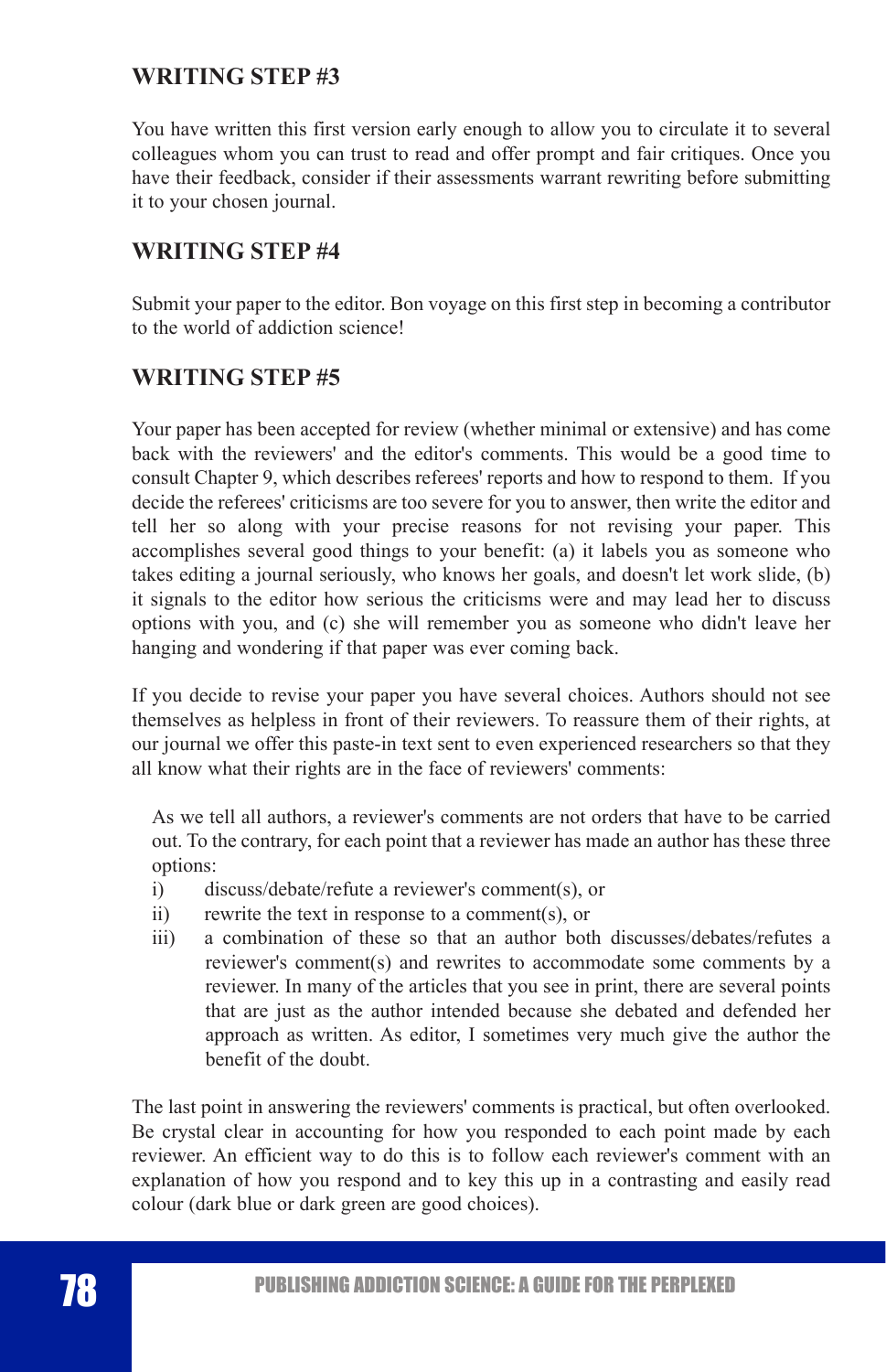If your paper is rejected then carefully read the critiques and see if you feel that submitting it to another journal seems a wise step. If so, be sure to format it thoroughly to that journal's style and revise it in response to the reviewers' criticisms.

## **WRITING STEP #6**

Once your paper is accepted you may have little more involvement until the editor or publisher sends you the proofs to check. When the proofs arrive and you see how the nuances of your careful writing style have been altered, it is easy to feel lonely and unappreciated. But please respect that copyeditors know well what is more readable and credible to the target audience. If you have a hard time deciding on whether to accept a change or not, a criterion is to ask yourself "Has my meaning been respected or has it been changed?" If it has been respected, then let it be as edited and trust the copyeditor. In a year when you read your paper once again you will usually see the wisdom of the copyeditor's changes.

# **CONCLUSION**

When your first addiction paper is published you will have made a contribution to the addiction sciences and to the public arena where the dialectics between what is, what could be, and what will be, are in struggle. A proverb: some Inuit say that a man can only be as good a hunter as his wife's sewing will let him be. In the addiction sciences the effectiveness of our research, treatment methods, policies, and advocacy can only be as good as the literature that we publish.

The author is grateful for invaluable contributions from Susan Savva, Ian Stolerman, Kerstin Stenius, Sheila Lacroix, Thomas Babor, Gerhard Bühringer, and Jean O'Reilly.

## **FURTHER READING**

Below I present a number of annotated bibliographies. If they don't contain a work specific to your needs or the books are unavailable, try searching your local university or professional library using search terms such as *scientific writing* or *publication manual* in the 'title' or 'subject' window.

Yet another technique is to find the library classification codes at your nearest university for books on writing psychology and biomedical science (for example, at the University of Toronto they are mostly among the Dewey decimal codes T11 and R119) and then to peruse the shelves in those sections looking for books that didn't come up in your title or subject search. Some would call this a strategy of desperation, but half of the books in the annotated bibliographies below were found this way.

Some advice about choosing works (books, papers, Web sites) to help you to be a better scientific author: many of the books that I found are written in what I call an exhortatory style in which the title offers to improve your skills and then the text consists in telling you to do something, but without effective teaching. Some, in effect, exhorted "Write clearer!" but had nothing to help the reader select unclear writing and step-by-step guides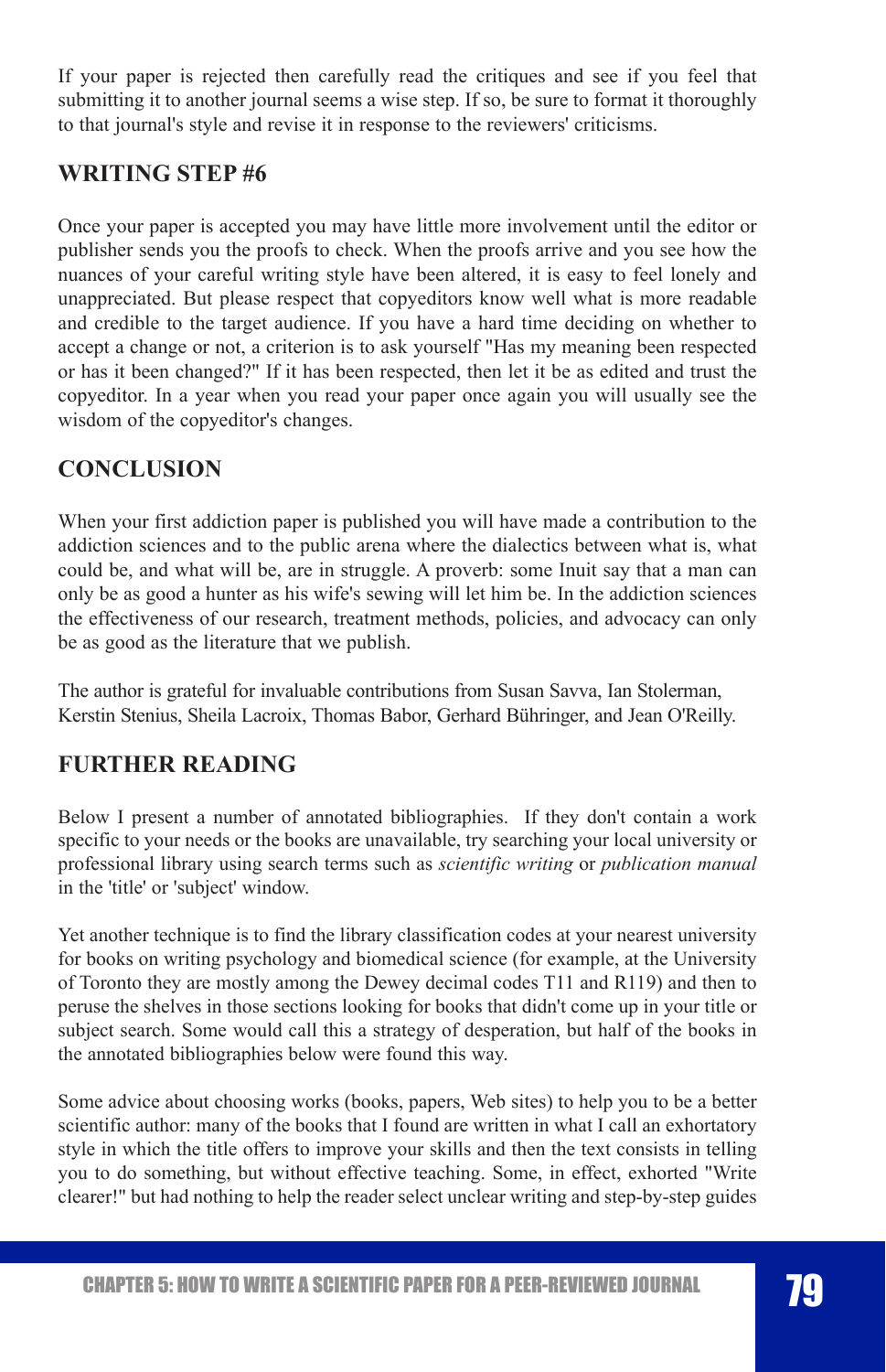for how to make it clearly written. Choose works that you can see will be of help to you and whose approach makes sense, not those that promise but don't resonate with your understanding.

To find relevant Web sites try searching on an exact phrase (perhaps *scientific writing*) and then in the 'all of the words' window (where articles and conjunctions are not needed) narrow the search with specifics, perhaps, *avoiding passive* or using *semi-colons* or any writing area in which you would like to improve.

### ANNOTATED BIBLIOGRAPHY OF SCIENTIFIC WRITING: BASIC PROBLEMS OF WRITING STYLE AND MOTIVATION

Strunk, W., & White, E.B. (2000). *The elements of style*. (4th ed.) London: Allyn and Bacon. Still one of the best and shortest writing guides, easily read and absorbed. Those learning English find its clarity and brevity helpful.

Rogers, S.M. (2007). *Mastering scientific and medical writing: A self-help guide*. N.Y.: Springer. A compact guide with exercises as solved problems; good for overcoming specific writing handicaps.

Alley, M. (1996). *The craft of scientific writing*. (3rd ed.) N.Y.: Springer. Lengthy chapters on building competence and curing shortcomings.

Silvia, P.J. (2007). *How to write a lot: A practical guide to productive academic writing*. Washington, DC: American Psychological Association. This breezy guide is especially good for authors who realize that their writing style needs improvement, or who have been told that a component of their paper (abstract, introduction, method, results, analysis, discussion, conclusion) misses the point of what it should communicate. Journal papers have 23 pages of coverage in this book.

### ANNOTATED BIBLIOGRAPHY OF SCIENTIFIC WRITING: FOCUSING ON STANDARDS FOR SCIENTIFIC PAPERS AND SPECIFIC SCIENTIFIC AREAS

Huth, E.J. (1990). *How to write and publish papers in the medical sciences*. (2nd ed.) London: Williams and Wilkins. This compact work offers practical advice on how to make decisions about what to write and what to leave out for both novice and experienced researchers. A highly readable source.

Gustavii, B. (2003). *How to write and illustrate a scientific paper*. Cambridge University, UK: The Cambridge Press. This work is oriented to the biological and medical sciences. It is the clearest and most succinct work that I found among all such works at our local university. A marvel of clarity and utility. It is also full of relevant URLs for up-to-date information.

Miller, J.E. (2005). *The Chicago guide to writing about multi-variate analysis*. Chicago: University of Chicago Press. This work shows how specific are the aids available to scientific authors. The book is a mini-course in writing about numbers, i.e., statistical analysis.